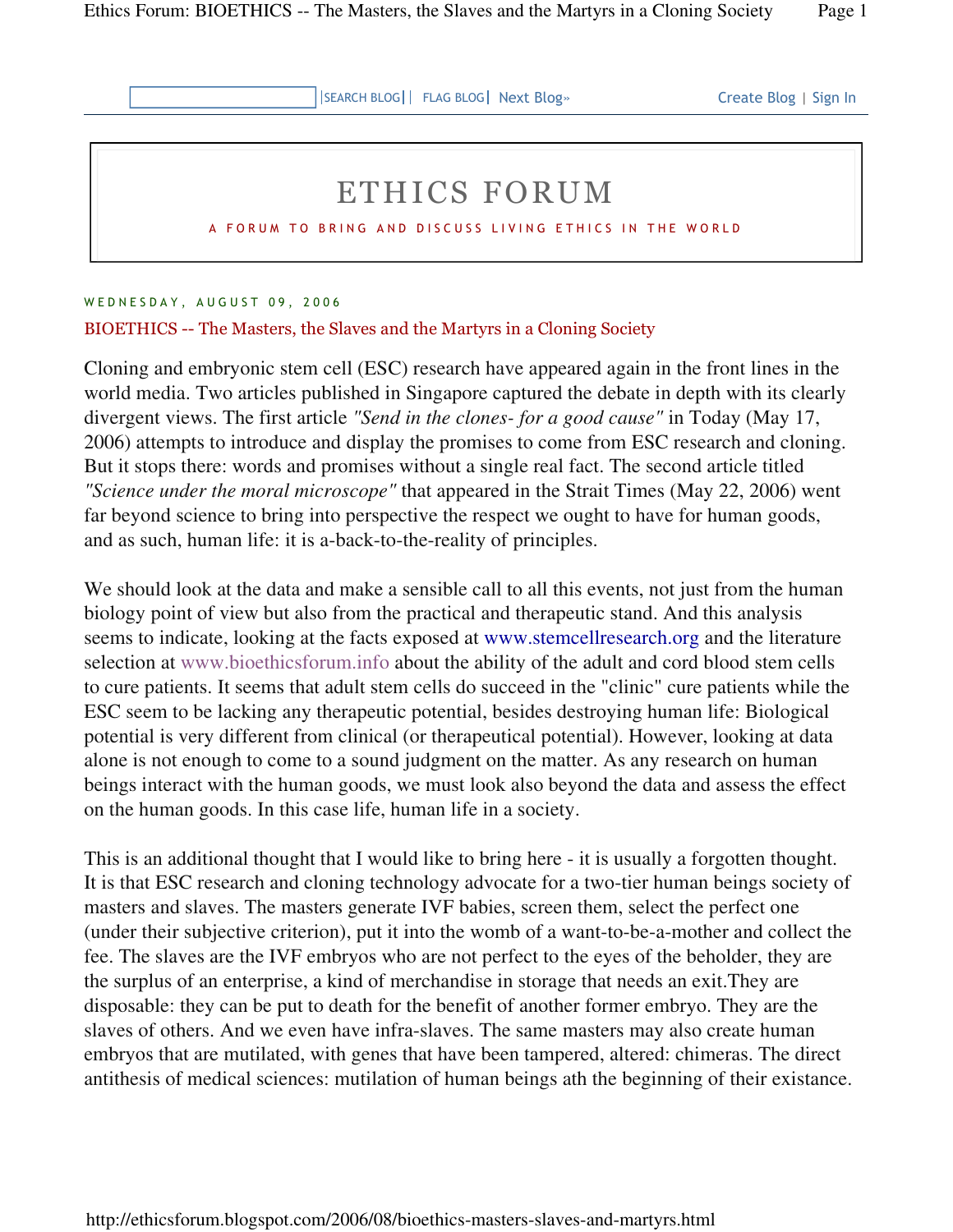A policy that allows social inequality is a dubious policy for mankind and society. The United Nations saw it that way and voted strongly to ban any kind of cloning (70% of countries voted against cloning). It is that cloning methodology is against human love (this is better understood after wantching the movie Artificial Intelligence), that extracting stem cells from an embryo causes the death of a human being; and it is also the bizarre scenario where a person has power over the life of another one. A master can decide over the future of a simple innocent baby girl or baby boy who has existence in a test tube. A master can even have the power to cause a genetic mutilation in another human being to produce a disease or a mutated boy or girl to see how it goes - a kind of Nazi-like experiment.

Do we allow destruction, termination, killing or interruption of human life in its embryonic state? If so, who is allowed to be implanted in the womb? Who do we clone? And who decides who? As Dr. Chia elaborates in his article in the Strait Times, *technological determinism is the denial of ethics*. Human life is to be protected and respected. The egg taken from a woman is alive and human, so is the sperm. The resulting IVF embryo is alive and human and when the nucleus of its stem cells is transferred to an enucleated egg the cloned "baby" embryo is alive and human and the first embryo is death. Somatic cell nuclear transfer –the nucleus of an adult cell transferred into an enucleated egg– also results in a human "baby-clone" embryo. The biology facts cannot be denied: the embryo is human because it was human in origin and thefore human since the beginning. This is acknowledged by Singapore's Bioethics Advisory Committee: *"There is continuous development from independent gametes all the way through to an independent human being. Attempting to define a point at which this new human being begins based on embryology is, the BAC concedes, arbitrary."* (Recommendations, Chapter 7, paragraph 16).

Now we should ask ourselves: is it good to destroy human embryos? What if it is for a good cause? The ultimate question is not what a good cause is, but *who the good cause is*. Well, whoever determines who is allowed to be born may think also that the patient is not qualified to render the destruction of another human being: he is not the good cause. Human life is not relative; it cannot be subordinated to other life: that is the ultimate reason why we do not tolerate slavery. Here the words of Dr. Chia are also consequential, *"Utilitarian ethics is the inspiration behind many different expressions of eugenics"*. Who is more who?

Clearly, we need to break through the current biological and scientific relativism and realize life is the best good: that is why we cure diseases and protect the defenseless. We can do this with good science, good medicine and good profit. Current clinical experience employs your own adult stem cells from a variety of tissues: nose, fat, bone marrow, skeletal muscle, etc. They proliferate and show plasticity as scientists have reported in Nature and Nature Medicine. The main rationale to use your own cells is to avoid rejection and to prevent cancer development derived from the ESC (reported also in Nature Medicine, Nature Biotechnology,